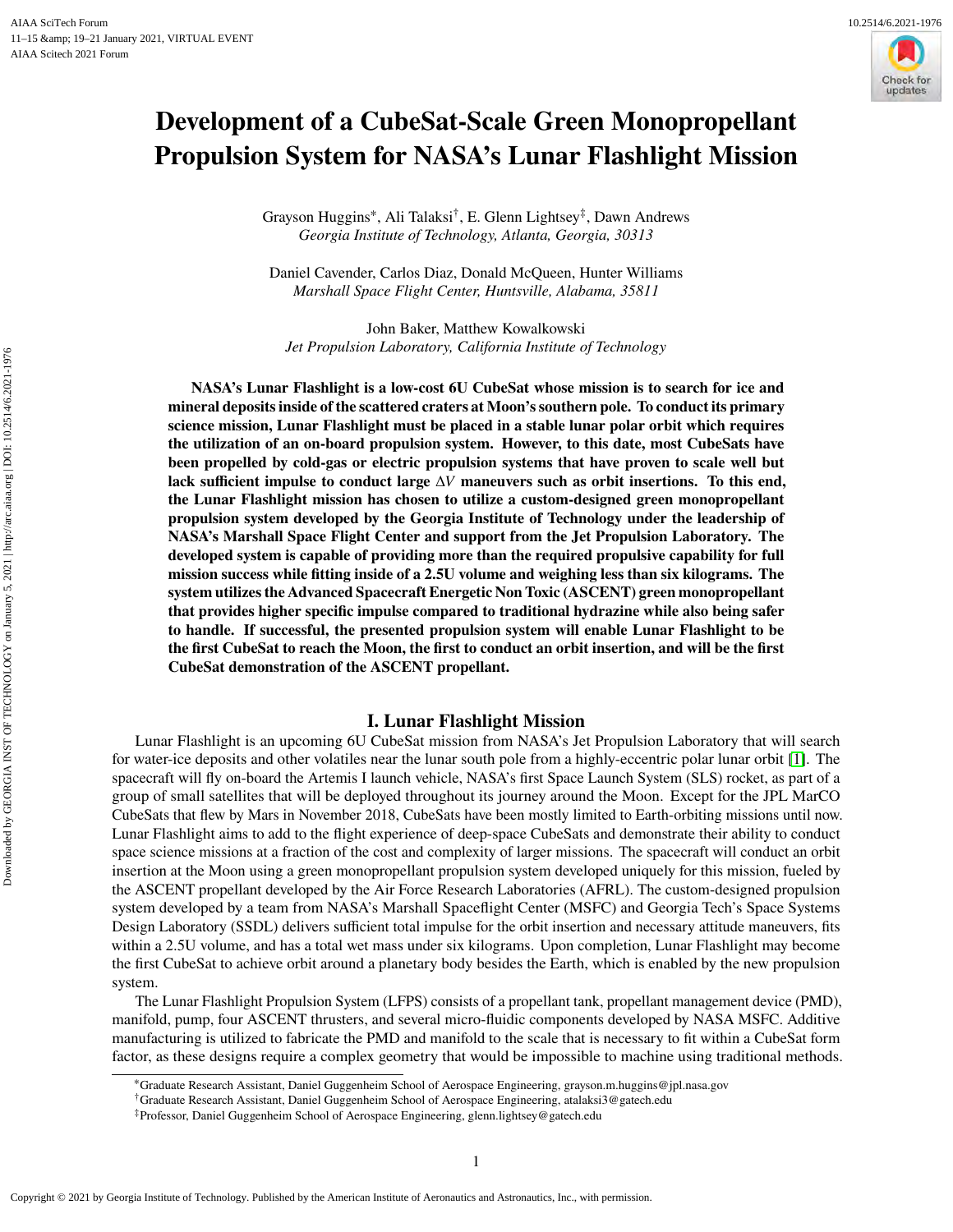<span id="page-1-0"></span>Additionally, the manifold incorporates all necessary fluid paths and mechanical interfaces into a single continuous structure, which significantly decreases the total volume and mass of the system. The LFPS unit notional location in the Lunar Flashlight spacecraft is shown in Figure [1.](#page-1-0)



**Fig. 1 Lunar Flashlight spacecraft, specifying the location of the propulsion system**

## **A. ConOps**

Lunar Flashlight is stowed during launch in a 6U CubeSat deployer in the second stage of the SLS rocket, underneath the Orion capsule. After lunar transfer orbit-insertion and Orion deployment, Lunar Flashlight's deployer will release the spacecraft on its journey around the Moon. The propulsion system will be turned on for the first time immediately following release, and conduct a small maneuver as a system checkout. The spacecraft will proceed to perform three fly-bys of the Moon over the next 90 days, occasionally performing impulsive maneuvers along the way. On the fourth trip around the Moon, the propulsion system will complete its largest maneuver to enter into polar Lunar orbit, with a perilune at the south pole of 15 kilometers and an orbital period around 7 days. Over the next two months, 10 science passes around the south pole will be conducted, where the spacecraft will utilize its instruments to collect and send data back to Earth. During this time the propulsion system will mainly be used for attitude maneuvers and momentum wheel desaturation. After the science goals of the mission have been concluded, including possible mission extension(s), the propulsion system will perform a final burn to place the spacecraft on an impact trajectory with the lunar surface for disposal.

## **B. Technology Demonstration**

With CubeSat technology becoming more feasible for deep-space applications comes the need for more efficient and impulsive small-scale propulsion systems. As stated before, most CubeSats have been limited to low-Earth orbit but additional propulsive capability would allow this class of spacecraft to visit further destinations and extend mission lifetimes. As more CubeSat-scale propulsion systems are flown, the design process becomes more streamlined and allows for more rapid mission development that could help provide significant scientific data to study our solar system and beyond, as well prepare for future human expansion into space. The LFPS aims to be a pathfinder device for these CubeSat propulsion systems and add to flight heritage while also providing lessons learned.

The mission also serves as the first flight of custom micro-valves developed by NASA MSFC, with the intention that they will be used on many other NASA CubeSat propulsion systems after a successful demonstration on Lunar Flashlight. Additionally considered is the use of commercial-off-the-shelf (COTS) components in the design, which shows how these small-satellite systems can be built without designing the whole system from scratch. A few examples of this include the fluid pump, which is modified from a commercial micro-pump developed by Flight Works Inc., and the controller electronics boards, which are built from COTS components.

The LFPS is the also second planned flight of the ASCENT monopropellant that was first flown in 2019 on NASA's Green Propellant Infusion Mission (GPIM). Typical monopropellant systems are fueled by hydrazine, which has a high specific impulse but is very toxic to humans and is therefore difficult to handle. A large push in the propellants industry over the past few decades has been to develop a chemical substitute for hydrazine that is easier to handle while also providing improved performance. The LFPS project chose ASCENT due to its relatively high technology readiness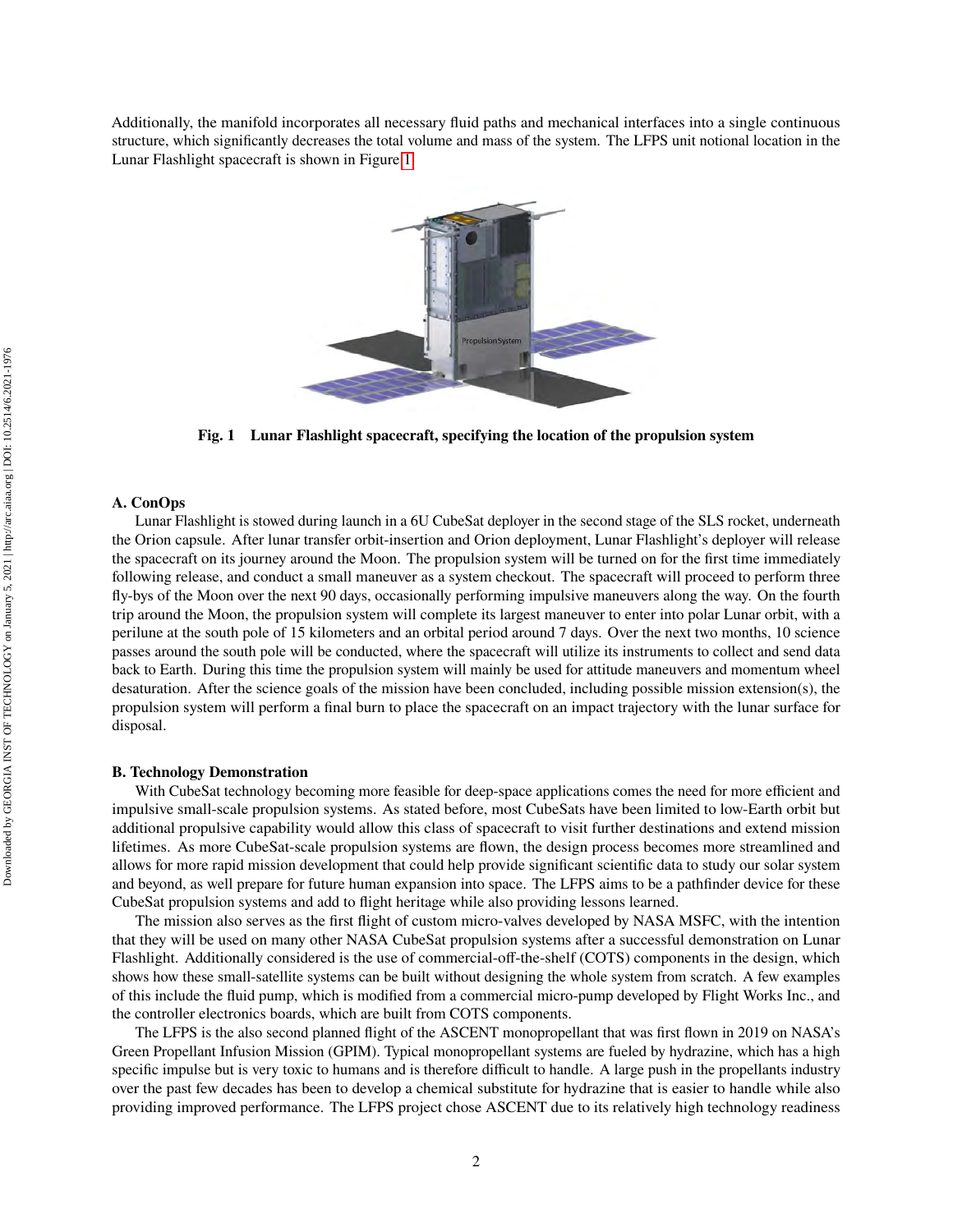level (TRL) at the beginning of the project, and to add flight heritage to the propellant and help prove its usefulness by hopefully being a successful demonstration of the propellant. With increased flight heritage, ASCENT may be considered for use on more spacecraft as well as larger missions.

Lunar Flashlight is a testament to how small satellites can act as testbeds for many new technologies in a rapid, cost-effective way while also expanding our understanding of our solar system and beyond. However, with new innovation comes new challenges, and this paper discusses some of the challenges that were faced in the various phases of the LFPS project to build the system to its scale and meet its goals.

# **II. Propulsion System**

#### **A. Propulsion Schematic and Requirements**

Before beginning the design of the propulsion system, the LFPS project had to choose between a blowdown or pump-fed system by considering variables such as total mass, volume, performance, and overall system complexity. Additionally considered in this discussion and trade were safety and fracture control. The high pressures of a blowdown system coupled with the hazardous nature of the propellant would require significant structural analysis and testing to clear the necessary control review boards [\[2\]](#page-14-1). A pump-fed system reduces the system pressures to below the launch vehicle's pressure vessel classification, which significantly reduces the concern of safety control and fracture criticality. For these reasons, the LFPS team selected a pump-fed propulsion system, as shown in Figure [2.](#page-2-0) However, the project still conducted significant reviews to reclassify the propellant's risk from a catastrophic to critical hazard. This reduced risk classification allowed the design to remove a redundant isolation valve, and limited two-fault tolerant fluid seals to be necessary only to the propellant tank. Meanwhile, all component seals to the manifold could be designed to single-fault tolerance [\[2\]](#page-14-1). This classification was reviewed and approved due to the ASCENT propellant's high viscosity and practically non-existent vapor pressure that would prevent high leakage and self-pressurization, which could lead to safety or fracture hazards before and during launch [\[3\]](#page-14-2). The mechanical impacts this re-classification entailed significantly helped the design close by opening up useable space underneath the manifold for other system components.

In the selected pump-fed configuration, the propellant tank is filled with ASCENT, a gaseous nitrogen ullage for pressurization, and a PMD, as well as being equipped with a fill/drain valve, pressure transducer, and various heaters and thermocouples. The propellant tank is isolated from the rest of the system by the propellant isolation valve, which is one of the new micro-solenoid valves developed by NASA MSFC for CubeSat propulsion systems. When the isolation valve is opened, the combination of the ullage pressure and operating pump pull propellant from the tank and increase the fluid pressure from storage pressure to the thruster operating pressure. During firing, the propellant flows through the opened micro-solenoid thruster valves and into the thrusters. Prior to this event, the thruster valves are closed and the fluid instead flows through a recirculation loop that carries the propellant exiting the pump through a fixed orifice flow control device (FCD) and back to the pump inlet.

<span id="page-2-0"></span>

**Fig. 2 Lunar Flashlight Propulsion System, fluid and mechanism propulsion schematic**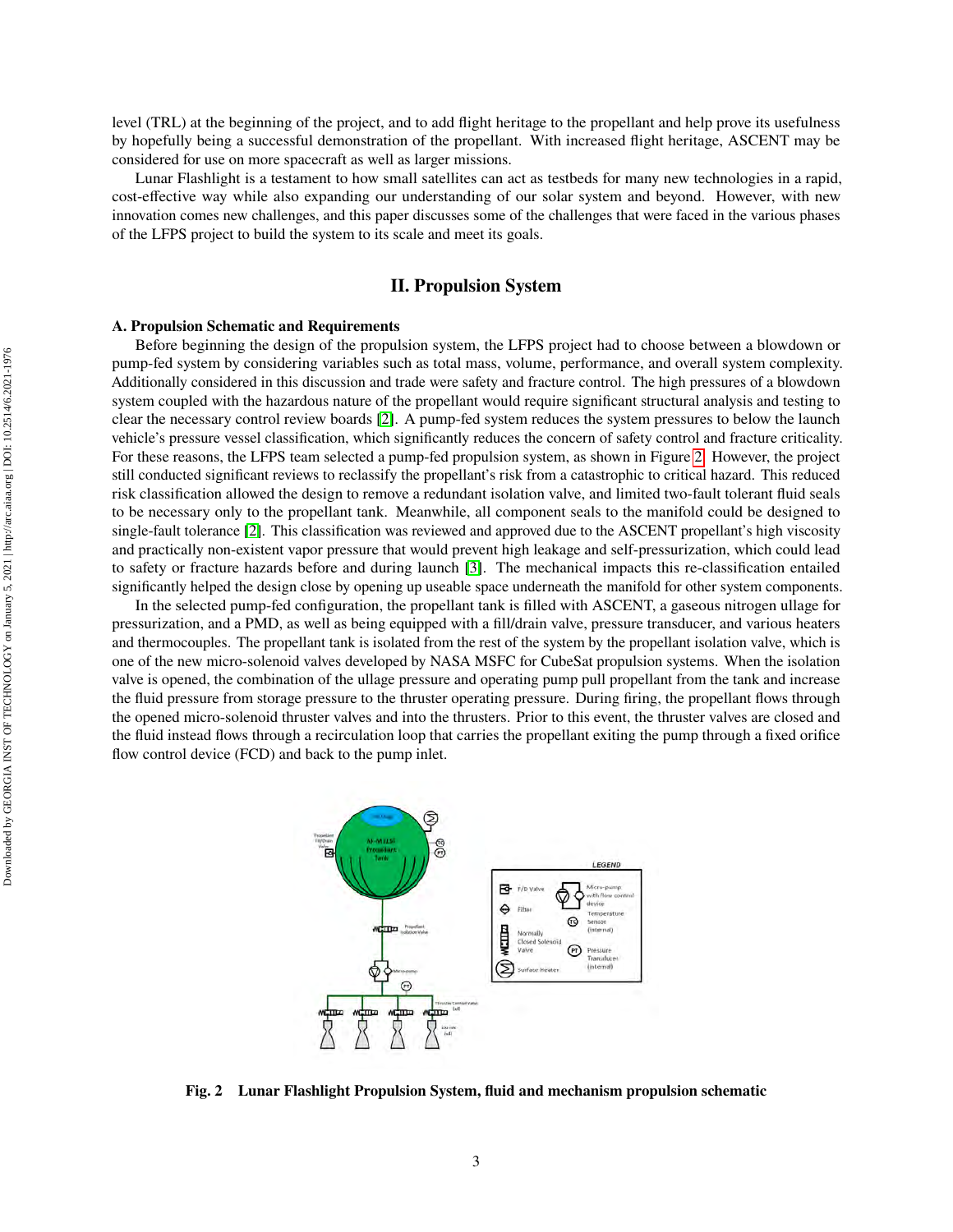Georgia Tech's SSDL was contracted to design the LFPS structure to conform to the required interfaces and envelopes that were previously established by the MSFC team. Table [1](#page-3-0) lays out a few of the propulsion system requirements provided to Georgia Tech by MSFC. Figure [3](#page-3-1) shows the LFPS flight configuration that meets all the requirements, and whose components are being manufactured and integrated at the time of this publication.

<span id="page-3-0"></span>

| Requirement  | Description                               | <b>Notes</b>                                                                                                                                                                                                                          |
|--------------|-------------------------------------------|---------------------------------------------------------------------------------------------------------------------------------------------------------------------------------------------------------------------------------------|
| LFPS-REQ-005 | <b>Wet Mass</b>                           | The propulsion system's 'wet' mass shall not exceed 5.55kg                                                                                                                                                                            |
| LFPS-REQ-006 | <b>Total Impulse</b>                      | The total impulse capability for the system shall be no less than<br>$1800 N-s$                                                                                                                                                       |
| LFPS-REQ-011 | Propellant Tank MDP                       | The propellant tank shall be designed for a Maximum Design<br>Pressure (MDP) of 100 psia                                                                                                                                              |
| LFPS-REQ-012 | Manifold MDP                              | The manifold shall be designed for a Maximum Design Pressure<br>(MDP) of 500 psia                                                                                                                                                     |
| LFPS-REQ-013 | Design Factor                             | The propulsion system shall have all pressurized hardware de-<br>signed, analyzed, and tested to the following pressures in accor-<br>dance with NASA-STD-5001. Proof pressure $= 1.5$ times MDP,<br>Burst Pressure $= 2.5$ times MDP |
| LFPS-REQ-025 | System External Leakage<br>Rate Allowable | The external leakage rate of the system shall be no greater than<br>$5e^{-3}$ standard cubic centimeters per second of gaseous Helium at<br><b>MDP</b>                                                                                |

|  |  | Table 1 LFPS Level 4 System Requirements (LFPS-SPEC-204) |
|--|--|----------------------------------------------------------|
|  |  |                                                          |

<span id="page-3-1"></span>

**Fig. 3 Isometric view of the Lunar Flashlight Propulsion System model**

#### <span id="page-3-2"></span>**B. Control**

During nominal operation after the initial system checkout firing, the manifold fluid lines contain propellant between burns. The propulsion system begins its operation by commanding the thruster catalyst bed to heat up to operating temperatures via thermostatic control, called thruster conditioning, which could last for 10-30 minutes depending on the current thermal environment. Additionally, the tanks heaters can be turned on to increase the temperature of the propellant before it flows into the manifold. In the last minute of thruster conditioning, the pump accelerates to operating rotational velocity. During this transient, the thruster valves remain closed to prevent any propellant flowing to the thrusters, which would either be below operating pressure or below catalyst operating temperature. The thruster valves are only opened when the entire system is ready to fire, which the system performs via control from the spacecraft attitude control system (ACS). Therefore, during pump acceleration, the propellant inside of the manifold has nowhere to easily go. This issue is solved by creating a recirculation loop between the pump's outlet and inlet, where the fluid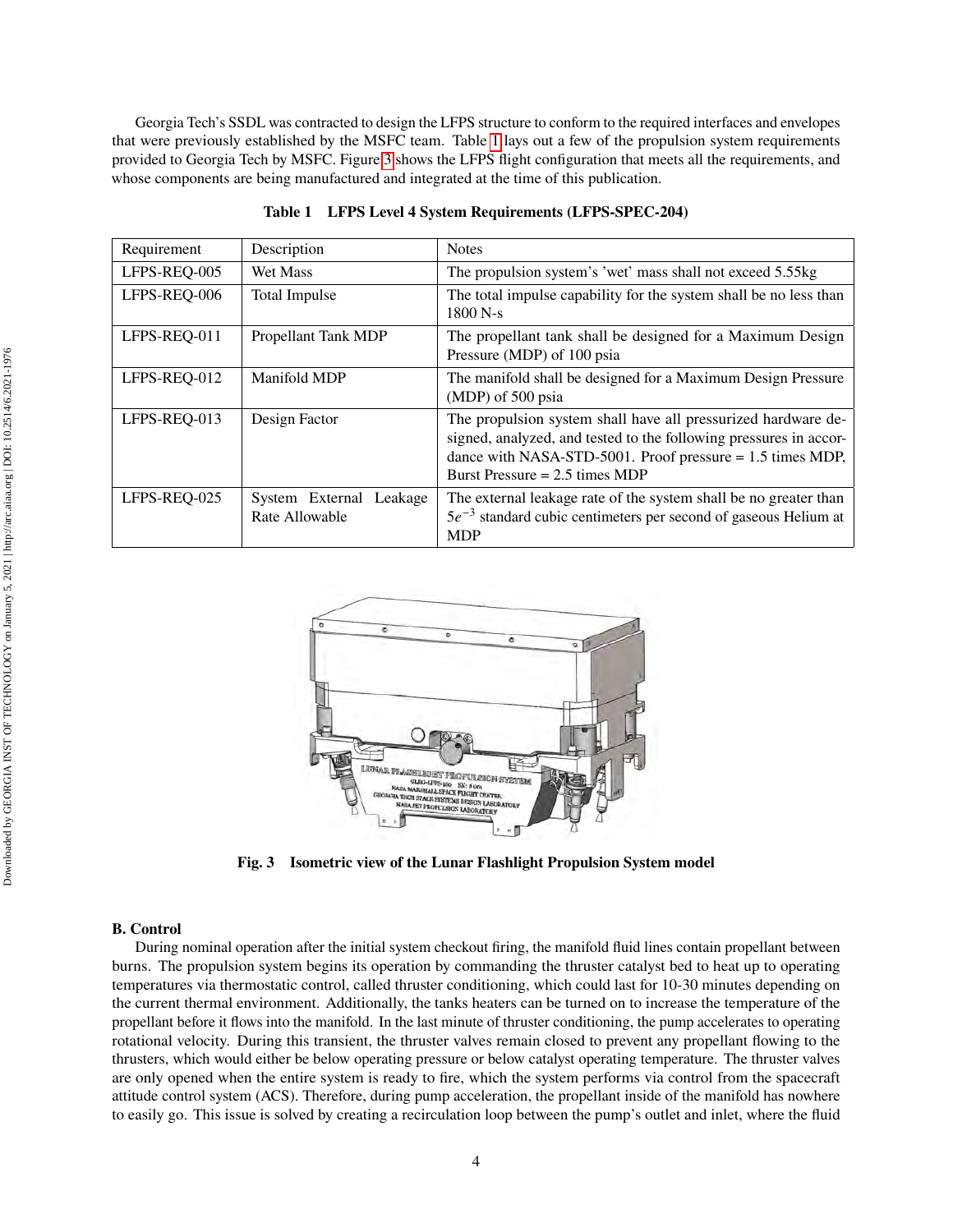<span id="page-4-0"></span>instead flows through a fixed orifice flow control device. The orifice adds resistance to the flow by restricting it to a small area, and when pressures or flow rates are high enough the fluid overcomes this resistance and flows through the orifice that routes back to the pump inlet. Figure [4](#page-4-0) shows the recirculation loop and it's routing inside of the system.



**Fig. 4 Recirculation loop**

During nominal firing, the propellant isolation valve and thruster valve(s) are opened. The outlet flow rates of the COTS pump are larger than what the four thrusters can handle, so a majority of the propellant flows through the recirculation loop during firing. However, a small portion of the propellant is now able to flow through passages in the manifold to each thruster valve. The open thruster valve exposes the propellant to space and pressure differential pushes the propellant through the heated thruster catalytic decomposition chamber and expels it, providing a nominal 100 mN thrust per thruster. During the mission lifetime, any number of the four thrusters are available to be operated simultaneously based on the desired maneuver, as controlled by a combination of software and the valve drive electronics.

#### **C. System Performance**

The system-level trade study to maximize performance depends heavily on the requirements outlined in Table [1.](#page-3-0) The right amount of propellant must be loaded to meet LFPS-REQ-005 and LFPS-REQ-006, which are inversely related. The useable propellant mass for this design is assumed to be 90% of the total propellant mass due to the PMD expulsion efficiency, the total volume of the manifold fluid lines from the tank to the thrusters, and the line losses. Typical hydrazine monopropellant systems utilizing a bladder or diaphragm can reach much higher expulsion efficiencies than 90%, but with the unknowns associated with ASCENT and its interactions with the custom-designed PMD, 90% is used as a conservative estimate. Additionally, there must be enough gaseous Nitrogen (GN2) pressurant loaded into the propellant tank prior to flight that the end of life pump inlet pressure is above the minimum operating pressure. If too little GN2 is loaded at low pressure, the drop in tank propellant volume due to mission firing operations may expand the GN2 ullage to the point that the back-pressure is below the pump's minimum operating pressure when accounting for pressure losses through the PMD, filter, iso-valve, and fluid lines. In this situation, there would be leftover useable propellant remaining in the tank that is unable to be fired due to the low GN2 pressure, decreasing the total impulse capability of the system. These restrictions inform the system performance trade study so that the amount of propellant and pressurant loaded on the ground meets the requirements.

At the time of publication of this paper, engineers at Georgia Tech estimate a wet mass less than 5.55kg. The total impulse is near 2850 N-s assuming a constant end of life thruster  $I_{sp}$  during the entirety of the mission, which is quite conservative. At the highest expected operating thruster  $I_{sp}$ , the total impulse becomes near 3300 N-s, giving the system a range of total impulse potentially exceeding 1.75 times the 1800 N-s requirement that was considered as an initial, guiding parameter for the design. The additional impulse over the requirement provides design margin and allows for the possibility of a mission extension.

Georgia Tech engineers are in the process of weighing each component as they arrive from manufacturing and are updating the dry and wet mass estimates accordingly. When the full system is integrated, Georgia Tech will provide MSFC and JPL a recommended ullage fill percentage, fill pressure, and total wet mass that meets the requirements outlined in Table [1.](#page-3-0)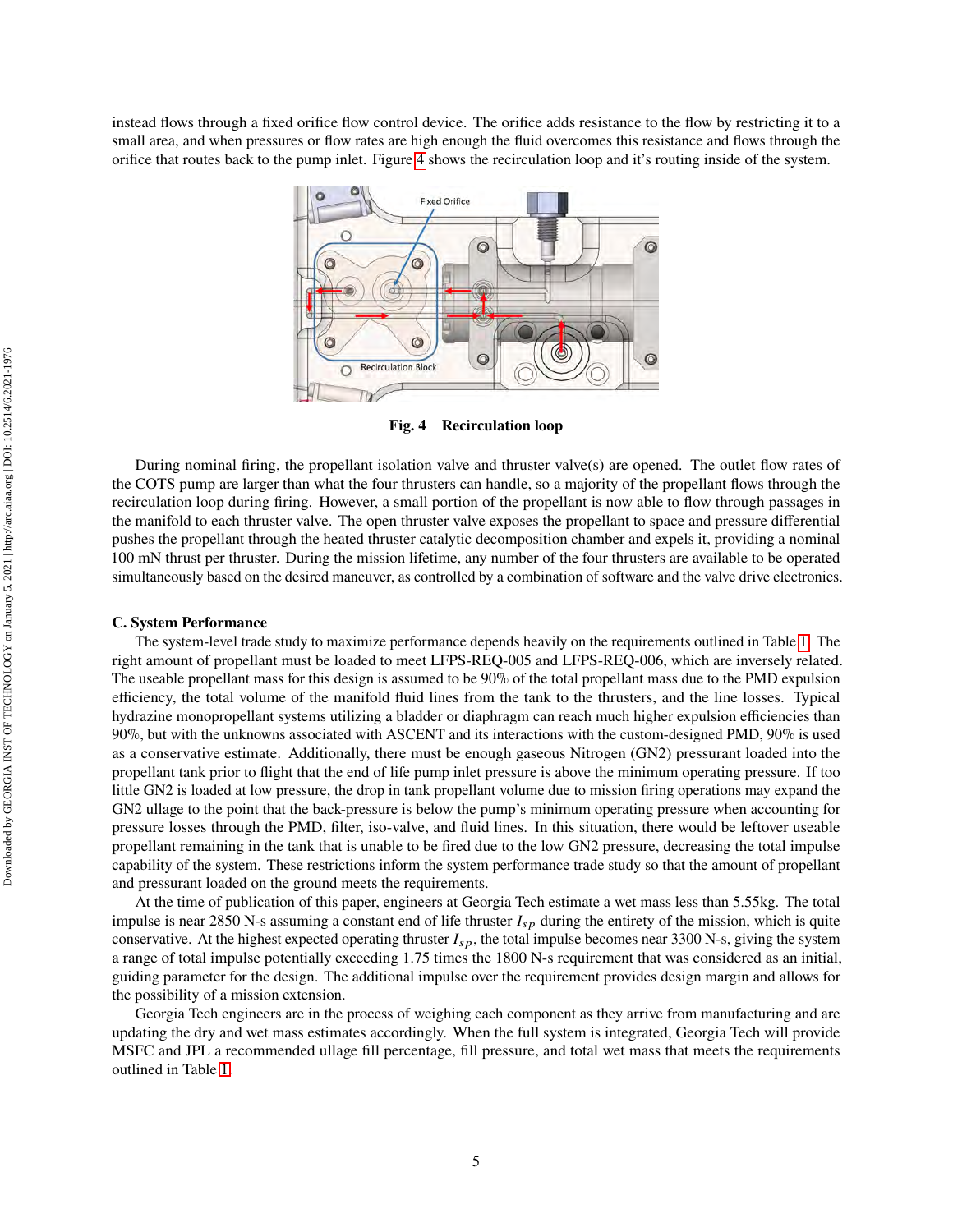# **III. Mechanical Design**

#### **A. Propellant Tank**

All major structures of the propulsion system, including the propellant tank, are made from Grade 5 Titanium (Ti-6Al-4V) that has a high strength-to-weight ratio and is resistant to corrosion, which is necessary for long-term exposure with the ASCENT propellant. This titanium alloy has been used extensively on heritage monopropellant systems, as well as the GPIM propellant tank that was also filled with ASCENT [\[4\]](#page-14-3).

An early idea considered for the tank design was to additively manufacture the propellant tank and manifold into one single continuous structure of printed Ti-6Al-4V. The as-printed structure would contain the propellant storage volume, necessary fluid passages and the PMD. Precision interfaces or thread-forms would be machined into the as-printed structure, typical of many metal printed parts. However, the striated nature of an additively manufactured part's macro-structure led to the concern of micro-fractures being introduced into the pressurized tank's material from project stages ranging from manufacturing to flight [\[5\]](#page-14-4). These micro-fractures could possibly lead to part failure during flight and this was deemed to be an unacceptable risk. Therefore, the LFPS propellant tank utilizes traditional manufacturing techniques. However, with upcoming technological advances and the expected increased flight heritage of AM, future CubeSat-scale propulsion systems could utilize more system-comprehensive additively manufactured structures that would greatly decrease the number of components and fluid seals necessary throughout the system.

The traditionally manufactured flight LFPS tank design consists of two halves that are electron beam welded together along the weld line shown in Figure [5.](#page-5-0) The tank top structure contains a majority of the Lunar Flashlight spacecraft interfaces along its outer edge, while internally featuring structural ribbing which prevents unacceptable deformation at MDP that could harm interfacing spacecraft components. In addition to structural support, the additional material of the ribs solves the issue of fastener drill depth that was encountered many times during the system's mechanical design. Adequate thread engagement is important for ensuring a strong and reliable mechanical connection while not stressing the fastener to plastic deformation or failure during torquing, vibration, or other loading. However, the small scale of the system often limited manufacturing tap and thread depth, in this case to keep a minimum wall thickness around the entire tank structure. By placing these ribs directly above the spacecraft interfaces, the interface fastener holes could be drilled and tapped further to allow proper thread engagement while maintaining wall thickness.

<span id="page-5-0"></span>

**Fig. 5 Flight Propellant Tank Assembly Serial Number 001**

The tank bottom structure is a complicated part for its size, containing interface features for nine separate subsystem and spacecraft parts while being designed for propellant and pressurant volume, as well as mass requirements. Externally, the tank bottom structure interfaces to the spacecraft and manifold, containing fastening features and small machined flow passages for propellant transfer during operation. The propellant isolation valve, fill/drain valve, and tank pressure transducer all connect to the exterior through custom-designed interfaces. Internally, the structure houses the passive PMD that directs propellant to the tank's fluid exit tube. The PMD addresses the issue of zero gravity fluid management, the physics of which have been studied and implemented on many spaceflight missions utilizing hydrazine [\[6\]](#page-14-5). However PMDs haven't been as extensively studied when interacting with ASCENT, so this remains an open research topic as PMDs are highly dependent on fluid properties. For proper fluid communication according to analysis conducted by NASA's Glenn Research Center, the parts are offset from the surface of the tank bottom structure. This consideration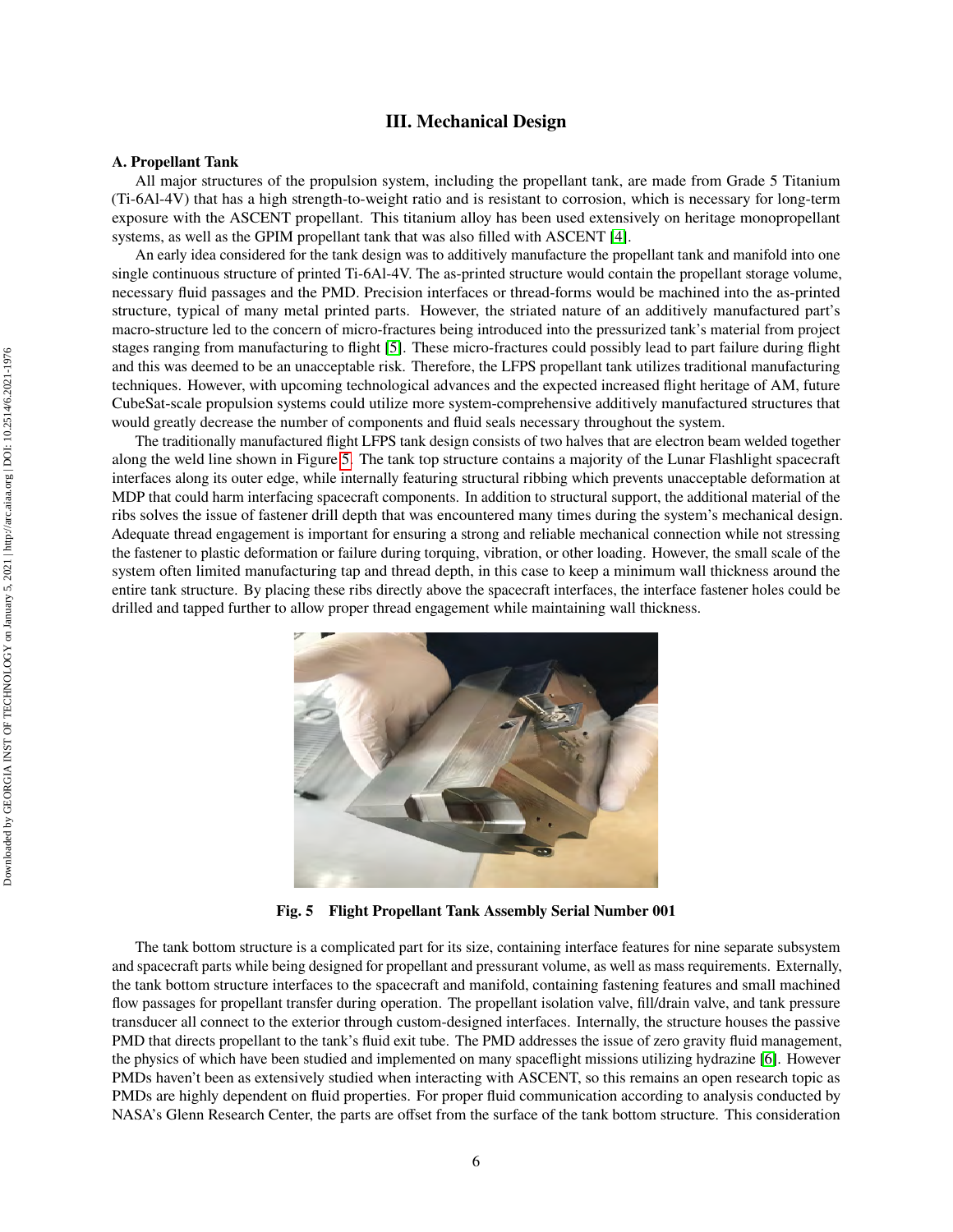<span id="page-6-0"></span>led to the design of ten fastening bosses symmetrically placed around the tank's internal structure. Finally, all internal convex edges are rounded to promote the PMD's operation by preventing surface tension causing the viscous propellant to pool around sharp corners, preventing flow to the tank's fluid exit. The PMD fits into the tank bottom as shown in Figure [6](#page-6-0) below.



#### **Fig. 6 Tank Bottom Subassembly, showing PMD sponge (red) and vanes (blue). Sponge intentionally blurred.**

The LFPS PMD is made of two parts, the sponge (shown in red) and the vanes (shown in blue). The sponge forces propellant towards the fluid exit tube by the principle of liquid surface tension. The sponge only covers a portion of the tank's internals, so the PMD vanes are used to bring propellant from the outer edges of the tank to the PMD sponge to saturate it. Prior to exiting from the tank, the propellant must be filtered to prevent any possible foreign object debris (FOD) from entering the system's small fluid passages that could damage system components or clog the lines. A COTS ten micron grade 2 titanium filter is placed directly above the fluid exit passage inside of a cutout in the PMD sponge, and preload is applied to the filter using a stack of stainless steel curved disc springs that match the gap between the filter top face and the PMD sponge cutout face.

The complex PMD sponge geometry makes traditional machining extremely challenging. However, as the sponge is not subject to similar differential pressure loading that presented issues with printing the tank structure, the LFPS project chose to use laser-powder bed fusion (L-PBF) additive manufacturing of Ti-6Al-4V for the PMD sponge structure. Meanwhile, the vanes are relatively simple in mechanical design, so they are instead made from Ti-6Al-4V bent sheet metal, and interfaces between the fastening bosses and PMD sponge.

#### **B. Manifold**

The pump-fed propulsion schematic in Figure [2](#page-2-0) requires that the fluid be delivered to the pump, thrusters, and a recirculation loop when necessary after exit from the propellant tank. Fluid tubing on traditionally sized propulsion systems typically use bent metal tubes of varying internal diameters to connect fluid components around the system, but a similar design would be difficult to implement on the LFPS while respecting system mass and envelope requirements.

Additive manufacturing (AM) presents a different way of approaching fluid tubing design when compared to these traditional methods. A main advantage of AM is the flexibility of design without having to consider many aspects of design for traditional manufacturing (TM). This is due to the nature of AM versus TM techniques, as the parts are built layer-by-layer rather than by being cut away from a metal stock. Therefore, AM has the ability to print complex, curving passages directly into a structure in a way that is impossible in traditional manufacturing. The GT SSDL has built many cold-gas propulsion systems that print fluid tubing directly into 3D-printed plastic structures, as seen for example on NASA's BioSentinel mission cold-gas propulsion system [\[7\]](#page-14-6). As a technology demonstration mission coupled with the SSDL's experience with AM on small-scale propulsion systems, the LFPS project chose to manufacture the manifold from L-PBF Ti-6Al-4V to greatly decrease the system complexity and add to the flight heritage of additively manufactured parts, while presenting a relatively low risk to the mission. A finalized CAD image of the manifold is shown in Figure [7](#page-7-0) below.

While making the system's fluid tubing design much more streamlined by utilizing AM, the manifold remains a very complex part that required significant design effort due to the fact that the manifold also acts as the major interfacing structure of the propulsion system. Figure [8](#page-7-1) shows the distribution of system components fastened directly to the manifold including the pump, thrusters, thruster valves, junction box blocks, recirculation block, controller boards, muffin tin, and solar panel hinges. These components all rely on traditional fastening and sealing methods such as thread forms and face-sealing o-ring grooves that require individually machined interfacing features. A major challenge of the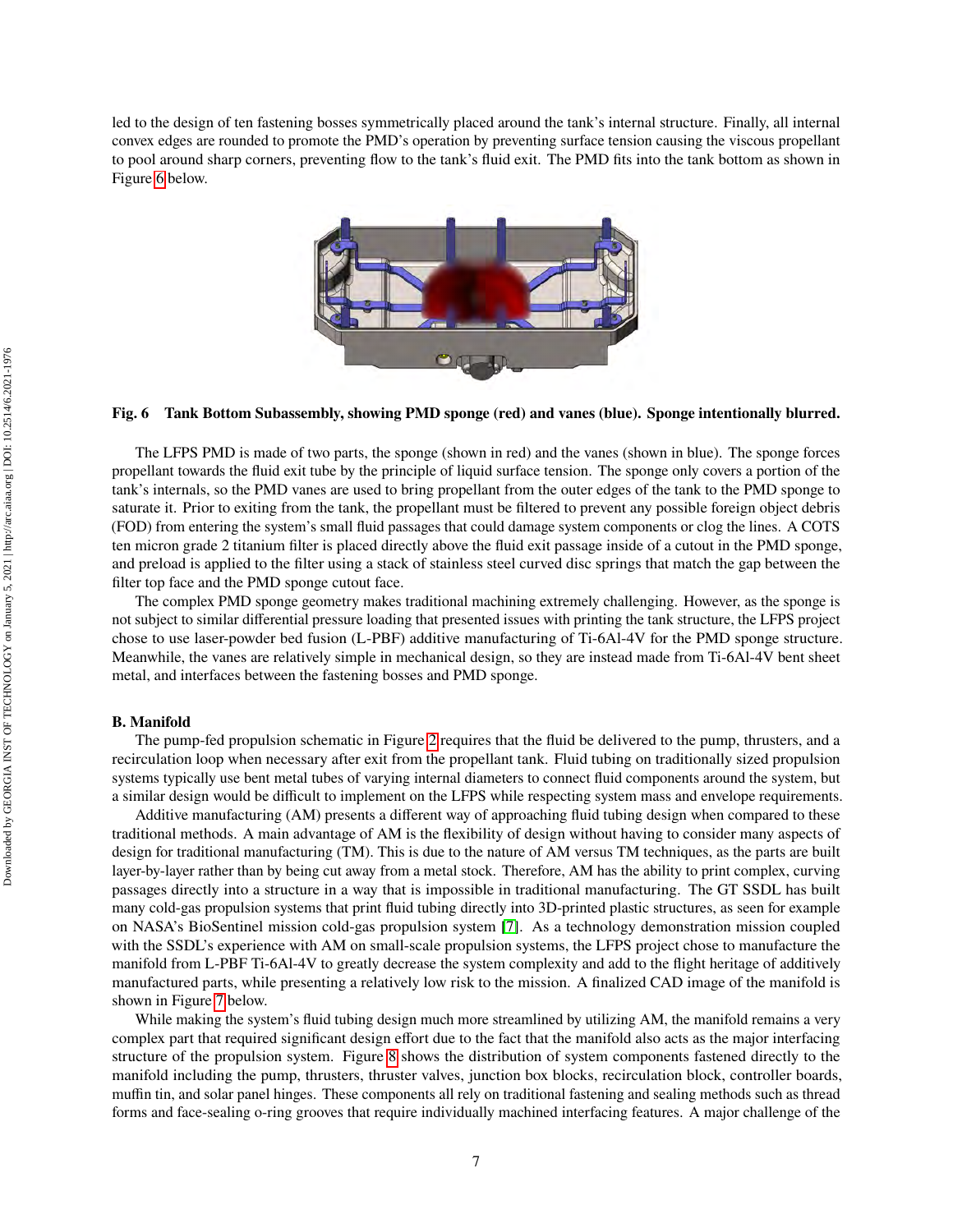<span id="page-7-0"></span>

**Fig. 7 CAD of the Lunar Flashlight manifold**

<span id="page-7-1"></span>manifold design was fitting all of these components and their interfaces nicely into a few square inches of space while ensuring structural stability during pressure and thermal loading throughout the mission. Additionally, the internal tubing must be large enough to handle propellant flow rates and pressure and be routed such that adequate material remained between the hollow tubes and the machined interfaces, all while ensuring that the tubing did not bias the system flow to certain thrusters.



**Fig. 8 Manifold interfacing components**

## **C. Additional Hardware**

While the propellant tank halves, PMD, and manifold are the major components of the propulsion system that took a majority of the design consideration, a few additional custom-designed parts are essential to the system's functionality, the first of which is the recirculation block. As discussed in Section [II.B,](#page-3-2) a majority of the propellant flow travels through the recirculation loop during nominal conditioning and firing. For this recirculation loop to function as intended, a flow control device (fixed orifice in this case) is placed in the recirculation loop, as seen in the propulsion schematic in Figure [2.](#page-2-0) Typical COTS orifices are designed to be installed into fluid tubing for proper functionality, however, with the manifold having its fluid tubing 3D-printed directly into its structure, there is no location to install an orifice. Instead, the recirculation block is designed as a separate part to house the orifice and make installation easy, while not creating any discontinuities in the fluid loop. Figure [9](#page-8-0) shows how the recirculation loop is built to curve out of the manifold and into the recirculation block, through the orifice, and back into the manifold. Therefore, the orifice can be installed into the recirculation block as it is designed, and then the recirculation block can be installed onto the manifold via a face-sealing o-ring to adapt to the system. However, the designed tubing path required that this part also be manufactured using AM.

The next piece of additional hardware is called the muffin tin, due to its similarity in shape to a cooking pan. The muffin tin acts as a protective thermal and radiation cover to shield the fragile electronic components during flight, such as the controller boards and pump. The ambient solar radiation from the spacecraft's lifetime in space will be the largest source of nuclear radiation the spacecraft receives, so as a barrier between the electronics and the space environment the muffin tin helps to mitigate the exposure of the electronics to that nuclear radiation. Additionally, the thrusters heat to +1600C during operation, which could harm the electronics that are in close proximity. Therefore, the muffin tin is also designed to limit the amount of heat transferred from the thrusters to the electronics. A thermal analysis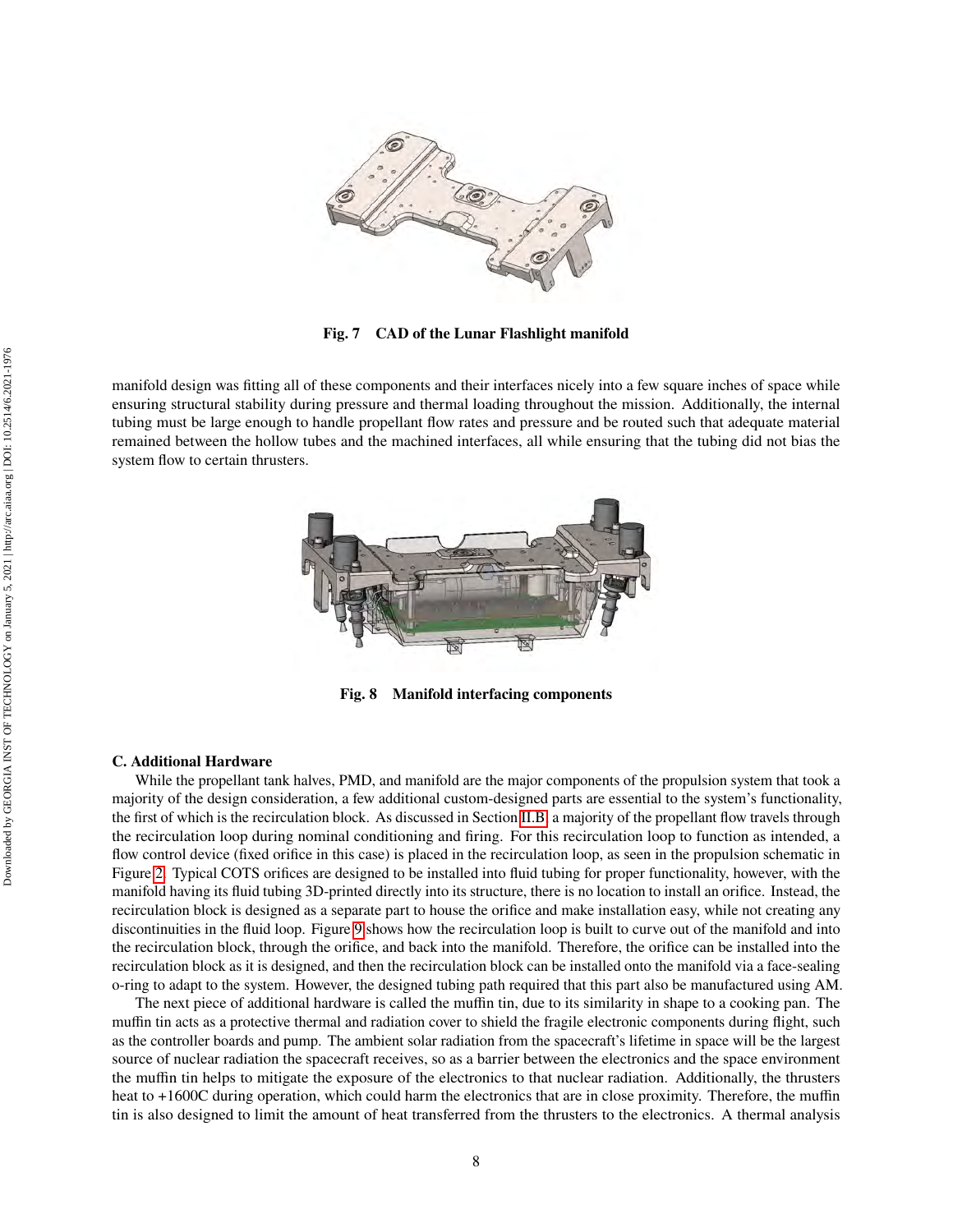<span id="page-8-0"></span>

**Fig. 9 Section view of the recirculation loop passing through the recirculation block**

performed by MSFC showed that the muffin tin's angled walls near the thrusters absorb that energy well and prevents unintended warming. Finally, the bottom face of the muffin tin incorporates all of the spacecraft propulsion system +Z face interfaces, including mounting holes for the solar panels, low-gain antennas (LGAs), sun sensor, and limit switch.



**Fig. 10 Iso-view of the muffin tin showing a few of the spacecraft electronic components connected to the +Z face of the muffin tin. The angled walls of the muffin tin near each thruster are also shown.**

# **IV. Manufacturing Processes**

## **A. Additive Manufacturing and Lessons Learned**

The L-PBF AM printing process, also called Direct Metal Laser Sintering (DMLS) focuses a high-powered laser onto a bed of fine metal powder, which melts a small area of the powder. Before the powder can cool and solidify, the laser melts an adjacent area and the melted powder cools together to form a solid piece of fused metal. This occurs continuously throughout one layer of the print. After one layer is complete, a new metal powder layer is added on top of the sintered material to repeat the process to form the next layer of the print. This process repeats until the parts are formed.

The LFPS project required the use of virgin metal powder on flight parts as some studies have shown that reuse of metal powder can lead to varying part material properties and performance, which is still a significant topic of research in the AM community [\[8\]](#page-14-7). Acquiring flight-grade virgin powder becomes quite expensive compared to recycled powder due to these effects, so the use of the virgin powder is desired to be minimized during the printing process. The printed part's support material is built directly out of this virgin powder during the print operation, so the flight parts should be printed in an orientation that minimizes the amount of support material to be used while also providing a stable base to prevent part failure during printing due to loss of structural support or thermal distortion. The support material, seen on the left-hand side of Figure [12,](#page-10-0) is built like scaffolding, intertwined together to support the overhanging material in a mass-effective way.

A notable difference between plastic and metal 3D-printing is the ability to machine the parts post-printing. Plastic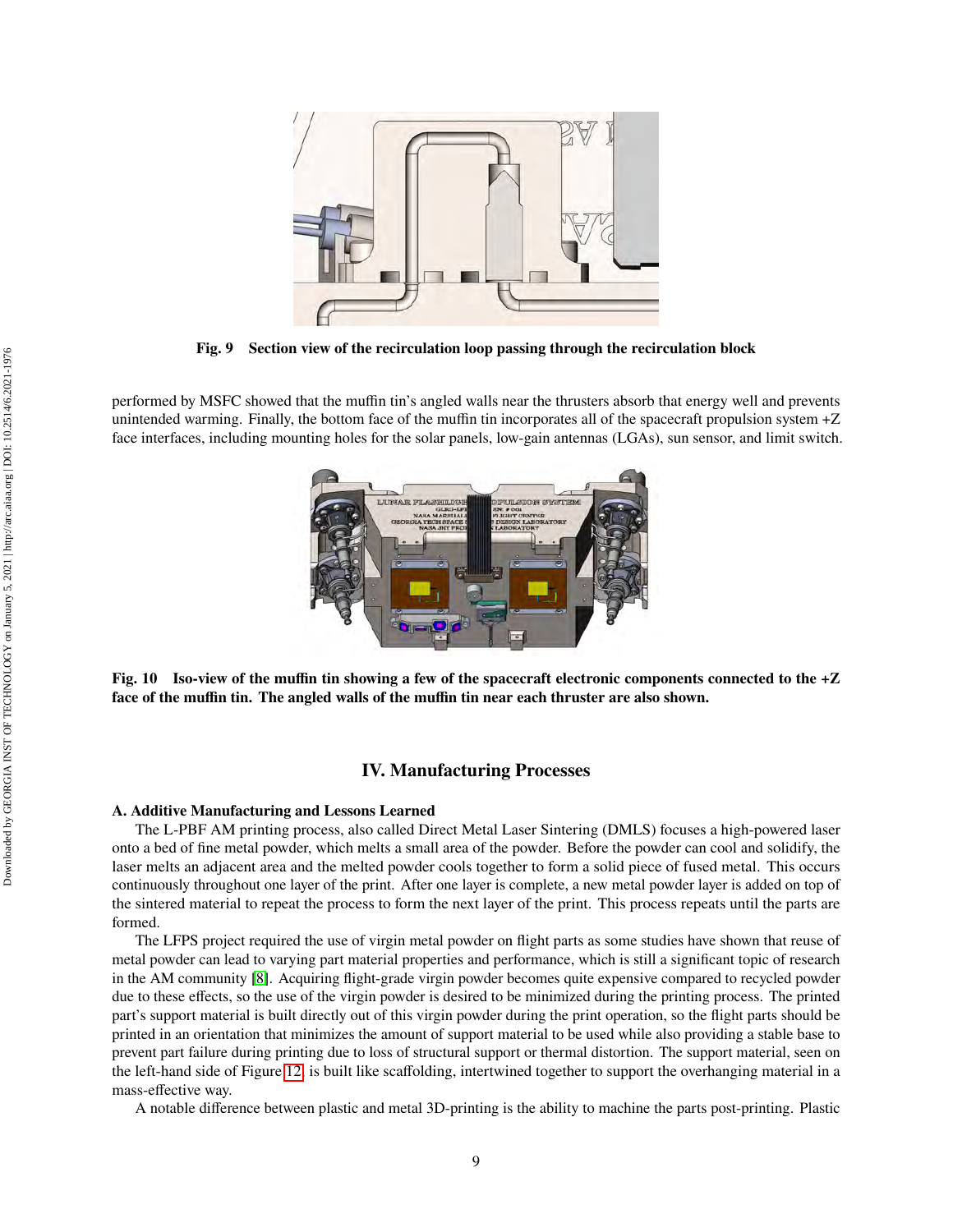parts are generally printed directly to their final configurations, while metal parts are not. As an example, the BioSentinel spacecraft's cold-gas propulsion system structure made of Accura Bluestone was printed directly to its flight configuration and any necessary mechanical interfaces with sensors and electronics boards were machined from separate metal plates using traditional techniques. However, the LFPS L-PBF manifold structure is the primary interfacing component of the propulsion system assembly, so many precision thread-forms, o-ring grooves, and machining datums need to be machined into the structure itself. Therefore, the structure that comes from the L-PBF machine is called the "as-printed" structure, and is sent for heat-treating, hot-isostatic pressing (HIP), and finally to a machine shop to add these features to create the flight-grade "as-machined" structure.

Additional material is designed on top of and around any machined interfaces in the as-printed structure so that the machine shop has room to shave away material to produce these features. Traditional machining processes require that features be dimensioned from established datums, but if the datums of a structure are covered in printed material that needs to be machined away, it is not obvious where these datums lie inside of the printed part. To this end, AM parts sometimes undergo structured-light scanning (SLS), which is a process that provides metrological data that the machine shop can use to determine how much material is needed to be removed to establish the major datums. The initial pathfinder manifold print was sent out for SLS for this reason, the measurements of which are precisely established to tens of thousandths of an inch. The results of the initial printing came back showing a 0.040"-0.060" warping throughout the center of each part in the +Z direction, seen in Figure [11.](#page-9-0) Due to the tight tolerancing around a majority of the manifold, these discrepancies were determined to be unfit for flight and could not be reworked into a useable flight grade part when considering the fluid sealing surfaces and proximity of the internal fluid passages to the exterior surfaces of the manifold.

<span id="page-9-0"></span>

**Fig. 11 Structured-light scanning results of the manifold post L-PBF printing. Green represents nominal dimensions; warmer and cooler colors indicate warping.**

The initial investigation into this issue led the engineering team to believe that the heat treatment process, done prior to removing the support material from the printed part, was not set at a high enough temperature to adequately release the internal stress concentrations produced during the printing process. Therefore, when the support material was removed, the part's unrelieved internal stresses warped the part into what was seen in the SLS analysis. To solve this issue in the next round of printing and keep the project's manufacturing schedule, two printing orientations were devised: one very similar to the previous (see Figure [12\)](#page-10-0) with slight structural modifications to make the part's support structure stiffer during printing while also increasing the heat treatment temperature; another, dubbed the "battleship method", where the part was built flat with very little concern for the amount of virgin powder used to ensure that at least one flight grade non-warped part would be properly produced. If the modified original print orientation produced acceptable to no warpage, the next flight grade manifolds would be printed in that orientation to save cost due to the large use of virgin powder for the battleship method. However, even with the modifications a slight warpage deemed to be unfit for flight was also seen after SLS. Therefore, the project chose to accept the additional cost of the battleship method manifold prints based on the fact that this method had the highest chance to minimize part warpage and produce flight grade manifolds.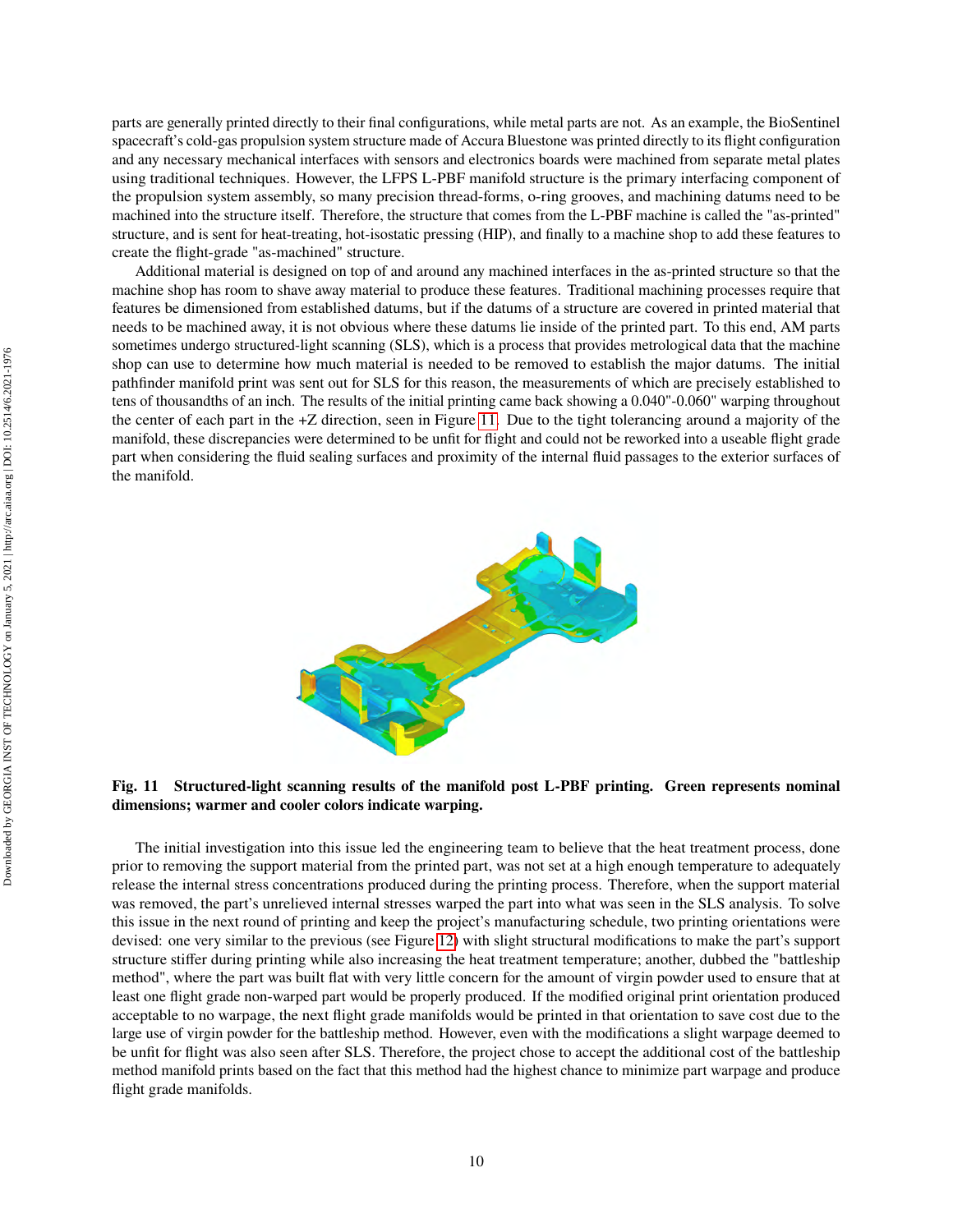Another issue encountered was support material failure during the initial pathfinder manifold print, as seen in Figure [13a](#page-10-1), where there was a fracture near the build plate in a location that supported a majority of the left-hand side of the structure. A sharp corner was unintentionally designed into the interface between the support material and the build plate, which failed when the increasing weight of the part during printing created a stress concentration at the corner that exceeded the ultimate stress of the support material. The part shifted due to the failure and caused a discontinuity about halfway through the print, which is shown as a line that crosses the entire part along its build plane in Figure [13b](#page-10-1). Future builds ensured that each sharp corner was rounded and thickened to spread the load and the provide necessary support structure.

<span id="page-10-0"></span>

**Fig. 12 One of the four flight-grade manifolds after L-PBF printing, Image Credit: Volunteer Aerospace**

<span id="page-10-1"></span>

**(a) Support material failure**



**(b) Skipping line due to failure**

**Fig. 13 Failure seen in pathfinder manifold print.**

The AM process on the manifold provided two valuable lessons to the LFPS team which could easily apply to other projects utilizing AM. One, that SLS should become an integral part of the acceptance and review process for small scale additively manufactured parts. SLS provides a quick way to gain significant metrological data on a printed part's inherent dimensional flaws prior to use or being sent for post-print manufacturing. In this way, SLS can help save significant time and money for a project, in addition to providing data and lessons learned that can be utilized in future designs for AM. The second takeaway is that support structure design and build orientation are significant challenges on small scale parts that require attention and detailed review. Complex and reliable computer programs are usually implemented to complete the support structure design quickly and efficiently, however as these programs grow in maturity on small and complex parts a review process should be conducted to check the computer's work and modify the support structure design where necessary.

#### **B. Electron Beam (EB) Welding**

The tank top and tank bottom structures are joined along a 360-degree weld-line due to the TM fabrication method of the tank halves. Electron beam welding was selected due to the factors of heat input during the welding process, reliable precision, and the weld joint's size. Processes like friction stir welding and tig welding input massive amounts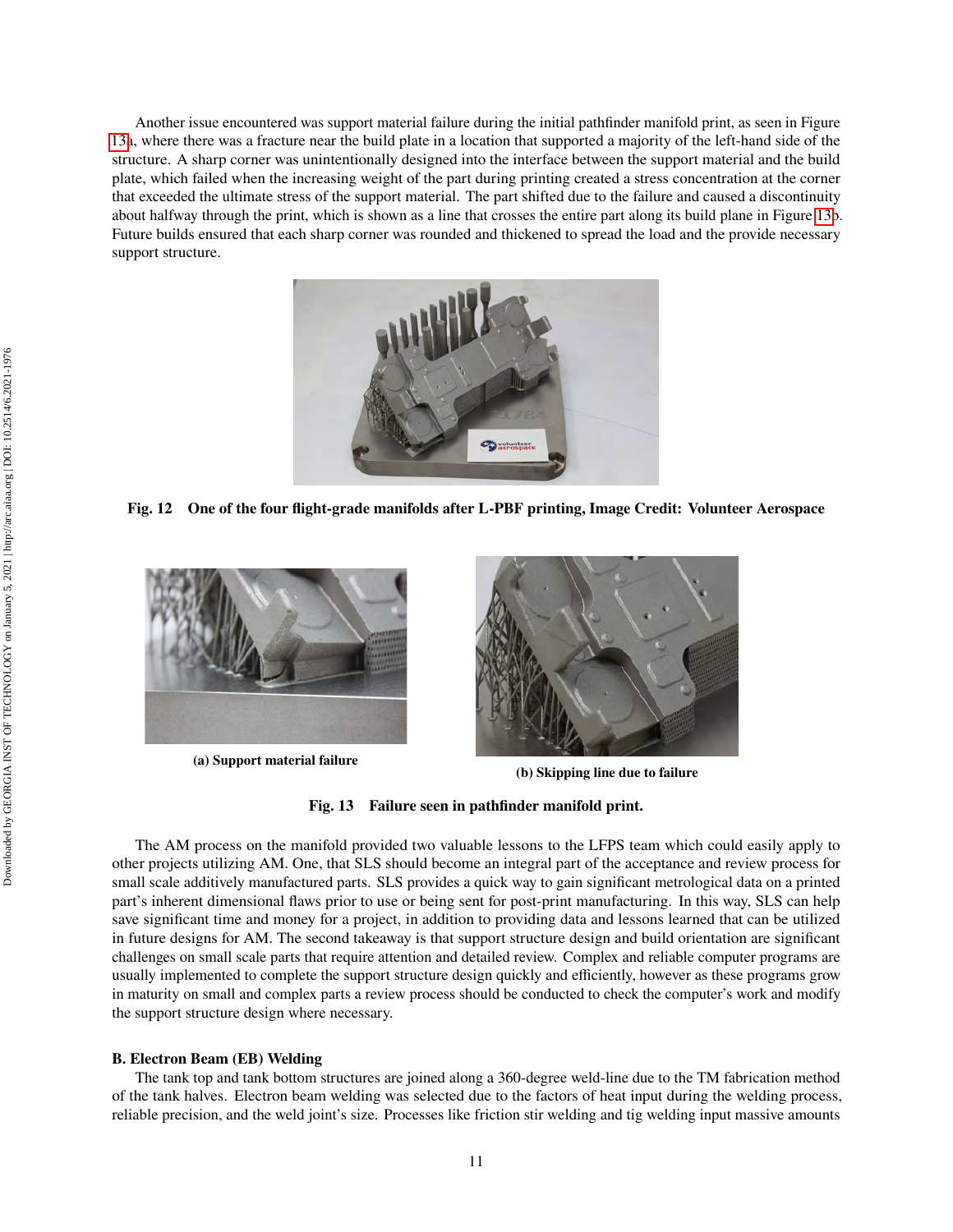of heat during the welding process, causing the metal to expand and then contract when cooled which can affect the material properties and overall dimensions that need to be exact for the small size of the LFPS. Electron beam welding, by comparison, does not use nearly as much heat, which diminishes this concern. Additionally, electron beam welding is automated and intended for high precision applications, while friction stir and tig welding are mainly utilized on much larger systems where the range of deformation is allowed to be larger.

The weld geometry itself is a lap-joint design that allows for adequate weld penetration while also preventing any FOD generated during the welding process from being blown into the tank, which could clog up the filter or fluid lines, or cause damage to the system components. Because the lap-joint goes 360 degrees around the weld line, the fit-up is heavily dependent on the tank top and tank bottom tolerancing. The horizontal gap between the tank top and tank bottom weld steps that form the lap-joint has a profile tolerance around the entirety of the weld line, which prevents this gap from ever closing and having the parts improperly interfere. This tolerance proved to be difficult to manufacture, with a profile tolerance nonconformance seen on one of the pathfinder tank top and tank bottom structures causing the two pieces to not fit together. Luckily, the manufacturing shop was able to fix this issue for the flight units and provide an additional conforming pathfinder tank build. Additionally, the lap-joint's vertical tolerance was designed knowing that the weld vendor was able to accept a small weld line gap.

One issue seen on the weld coupons was due to porosity and burn-through of the weld through the wall, which required adjusting the weld parameters. EB welding requires that a beam of electrons be balanced in terms of energy, amplitude, frequency, and waveform. The weld samples were tested to determine what combination of these parameters created the best weld for the project's geometry and application. The vendor initially found that when they got good penetration without burning through, they would find porosity throughout the weld, but when they would try to get rid of the porosity they would burn through the wall.

The solution to this issue came from suggestions by weld engineers at MSFC. The initial samples delivered to the vendor were two inches long and were fixtured and insulated at either end when welded. Typical welds happen in single or multiple long passes, where the heat applied at one end is usually so far from the opposite end that the heat is unable to soak through the weld length and affect it. However, if the samples are short enough and insulated on both sides, as seen in the original weld samples, the heat could soak and cause higher heat loading throughout the part than expected, potentially leading to burn-through. With longer passes (a longer sample, more like the LFPS propellant tank weld-line itself) enough heat can be applied to prevent porosity but very little heat will soak from one end of the line to the other, preventing burn-through due to higher than expected heat loading.



**Fig. 14 EB weld of the pathfinder tank assembly**

#### **V. Integration and Test**

The LFPS integration and test procedures were developed by the Georgia Tech SSDL with input from NASA MSFC. Part of the reason the GT SSDL was selected for the LFPS project was due to the SSDL's prior experience on the BioSentinel mission, which required the development of detailed integration procedures. The procedures focus on outlining necessary integration steps, quality assurance (QA) witness steps, torque value recordings for each fastener on the system, and a multitude of pictures to document the integration process. The procedures also list all necessary parts,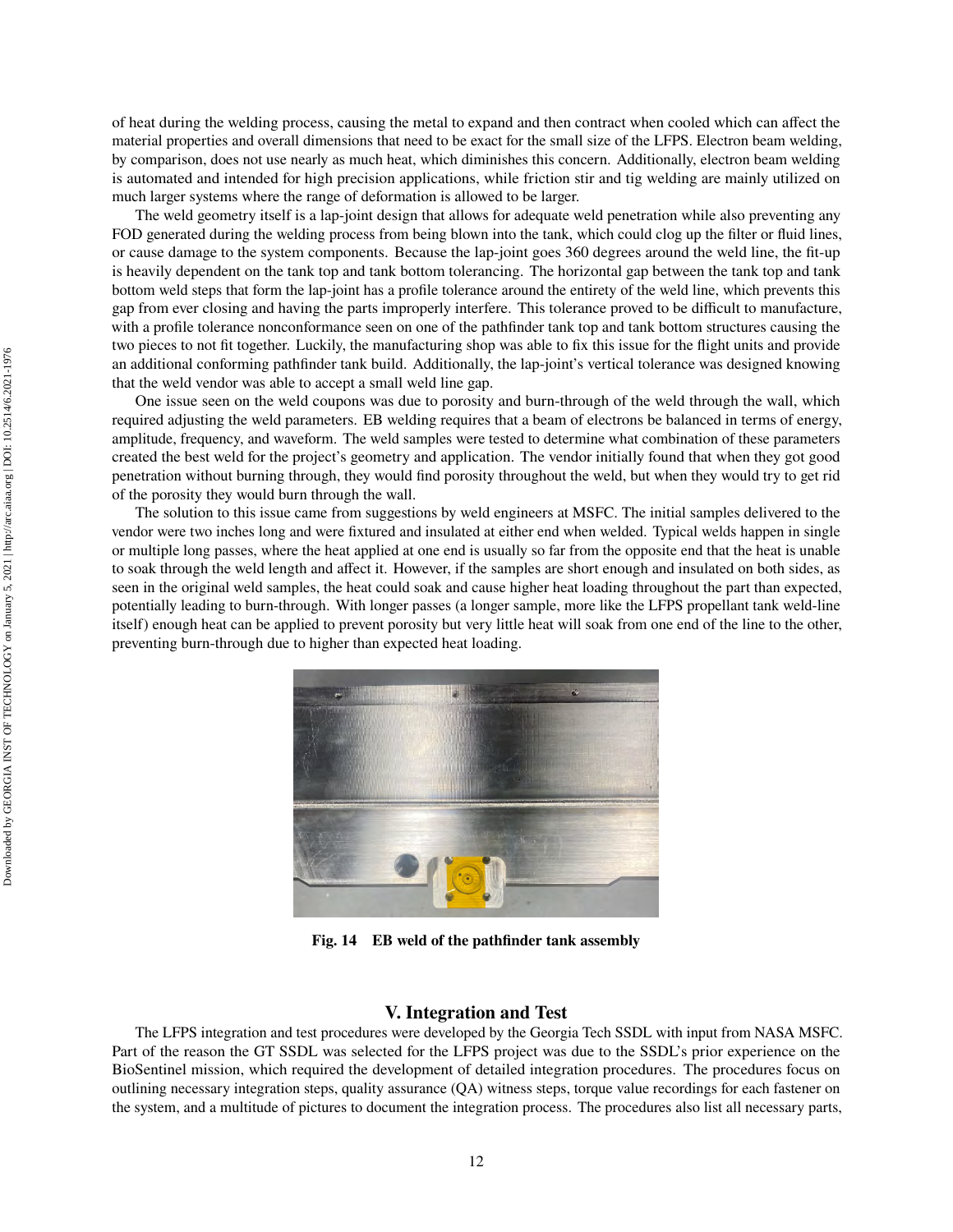<span id="page-12-0"></span>equipment, and documentation needed, as well as specifying the qualities of a safe, clean environment for integration. The LFPS integration procedures were developed following these guidelines, and are called Assembly, Integration and Test Procedures (AITPs). The LFPS integration requires nine of these, which are outlined in Table [2.](#page-12-0)

| Procedure | Description                                                                                                                 |  |  |
|-----------|-----------------------------------------------------------------------------------------------------------------------------|--|--|
| $AITP-01$ | PMD sponge, vane, filter installation into tank bottom                                                                      |  |  |
| $AITP-02$ | Propellant tank EB-welding, proof and burst testing                                                                         |  |  |
| $AITP-03$ | Recirculation block orifice installation, proof and burst testing,<br>precision cleaning                                    |  |  |
| $AITP-04$ | Recirculation block, thruster valves, pressure sensor, heater, TC<br>installation into manifold, leak test                  |  |  |
| $AITP-05$ | Fill/drain valve, pressure sensor, bulk prop iso-valve, heater, TC<br>installation into welded tank sub-assembly, leak test |  |  |
| $AITP-06$ | Tank and manifold sub-assembly mechanical connection                                                                        |  |  |
| AITP-07   | Pump installation, leak test                                                                                                |  |  |
| $AITP-08$ | Controller installation, connector mating, electrical checkout                                                              |  |  |
| AITP-09   | Thruster, muffin tin installation, system-level leak test                                                                   |  |  |

**Table 2 LFPS Assembly, Integration and Test Procedures**

A major component of the project's integration plans are the test campaigns that go along with building the assembly and sub-assemblies. First, specific parts that were designed to be pressurized during flight (i.e. tanks, manifold, recirculation block) will be pressure tested prior to being delivered back to Georgia Tech. Pressure testing is a way of testing the strength of the system and validating the structural analysis, which is important for qualifying the propulsion system for flight. The LFPS project conducts pressure testing at the component level before integration with any other flight hardware. This is done to ensure that each pressurized component of the system will not damage other components when under pressure. Proof and burst testing are conducted per the Level 4 requirements seen in Table [1.](#page-3-0) To pass a proof test, the component is allowed to deform elastically but not plastically. Alternatively, burst testing allows the parts to plastically deform but does not allow to fracture. If the component passes the required burst pressure without failure, the test will proceed by increasing pressure until the part does fracture.

Other major tests to be conducted are regular leak tests with gaseous Helium at the end of each integration step involving newly-integrated components featuring fluid seals. Leak tests measure the rate of gaseous leakage of a fluid seal, and this rate is defined in the system-level requirements. If too much gas is allowed to leak, the system will depressurize over time and will either have reduced performance or stop working altogether. The LFPS project requires leak tests be performed at 1.1 times MDP (110 psia), which is over the Maximum Expected Operating Pressure (MEOP) of the system. A higher gas pressure than nominal will force more gas out of any small openings which increases the measured leak rate. If the system meets the leak requirement at elevated pressure, it will also meet it at a lower pressure, so this is a conservative method to ensure the system meets the requirement. Because of the complex steps involved with setting up a sniffer or mass spectrometer to a vacuum chamber for quantifying leak rates, many of the sub-assembly leak tests will be conducted qualitatively using a bubble test. The bubble test involves placing a bubbling liquid mixture around the externals of a fluid seal while the internals are pressurized, and any escaping gas will be caught in the mixture and create visual bubbles. Any visual bubbles seen will show a leak that is much too large to meet the requirement, and the seal will have to be fixed. The final system-level test in AITP-09 will require quantitative results to meet LFPS-REQ-025 as defined in Table [1.](#page-3-0) The results of the test are expected to be obtained using a mass spectrometer.

At the time of this publication, three flight propellant tank top and bottom structures have been delivered to Georgia Tech and AITP-01 has been completed on the flight, spare and burst units, one of which is shown in Figure [15.](#page-13-0) The pathfinder weld has finished heat treatment and is undergoing dye-penetrant inspection, with results expected in November 2020. The tank bottom half assemblies built in AITP-01, along with the tank top structures, plan to be shipped shortly to the weld vendor, following pathfinder weld results, for electron beam welding as a part of AITP-02. AITP-03 has been completed and is awaiting MSFC to proceed with proof and burst testing. The remainder of the project will include finishing the manufacturing process on the manifolds and ordering other hardware needed later in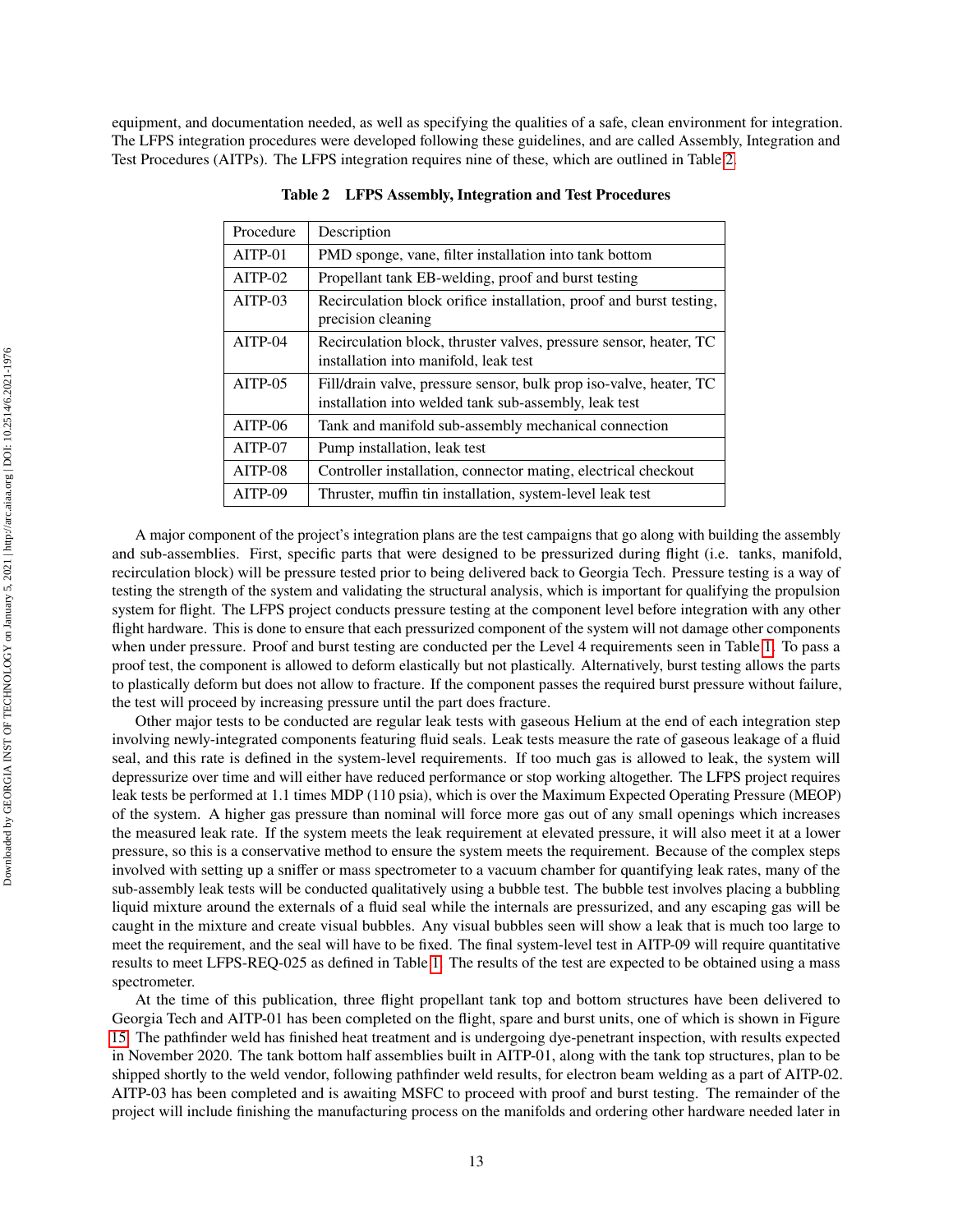the assembly, particularly the muffin tin and junction box mounting blocks and brackets. Proof and burst pressure testing will be conducted in early 2021 at MSFC on the welded tank assemblies, manifolds, and recirculation blocks. As these processes finish, the Georgia Tech and MSFC teams will conduct AITP-04 through AITP-09 along with all necessary tests on hardware specific to the propulsion system, including structural components, microelectronic components, and the system controller. After all nine AITP's have been conducted, the completed assembly will be shipped to JPL in Pasadena, California where it will be integrated with the Lunar Flashlight spacecraft. Functional and environmental tests will be conducted on the full spacecraft assembly to prepare for flight. After transfer to JPL, the GT team will remain on the LFPS project to provide additional technical support as necessary, but all hardware will be delivered. The Lunar Flashlight spacecraft is on the launch manifest for the Artemis-1 SLS rocket, due to launch in late 2021.

<span id="page-13-0"></span>

**Fig. 15 Flight spare tank bottom and PMD integrated following AITP-01. Sponge intentionally blurred.**

# **VI. Conclusions**

An ASCENT green monopropellant system was developed by the Georgia Tech Space System Design Laboratory for NASA's Lunar Flashlight CubeSat mission under the leadership of NASA's Marshall Space Flight Center and support from the Jet Propulsion Laboratory. A pump-fed system is utilized so that the required pressures are low, reducing the risk of the propulsion system to the mission and facilitating the successful completion of safety and fracture control reviews. LFPS components are built using a combination of traditional and L-PBF additive manufacturing, with the AM manifold housing most of the fluid passages that are printed directly into the structure, adding to the spaceflight heritage of AM. Challenges during the design, fabrication, and assembly phase led to many learning opportunities, including overcoming difficulties seen with TM, AM, electron beam welding, and more that were specific to scaling a green monopropellant propulsion system to a size that will fit within a 6U CubeSat. Upon submission of this report, the project is completing the final stages of manufacturing and beginning the integration phase, with expected delivery for integration and testing at the spacecraft level in mid-2021. After launch on NASA's first Space Launch System rocket in late 2021, the custom-designed Lunar Flashlight Propulsion System will place the Lunar Flashlight spacecraft into polar Lunar orbit by early 2022 and allow for a 90-day science mission with the possibility for a mission extension.

## **VII. Acknowledgements**

The authors would like to acknowledge the Lunar Flashlight team at the NASA Marshall Spaceflight Center and the Jet Propulsion Laboratory for their continuing technical and managerial support throughout the project. The authors would also like to acknowledge the Jet Propulsion Lab Subcontracts No. 1631930, 1651241 and NASA Cooperative Agreement 80MSFC19M0044 that have funded the work on the Lunar Flashlight Propulsion System at the Georgia Tech Space Systems Design Laboratory. Part of this research was carried out at the Jet Propulsion Laboratory, California Institute of Technology, under a contract with the National Aeronautics and Space Administration (80NM0018D0004).